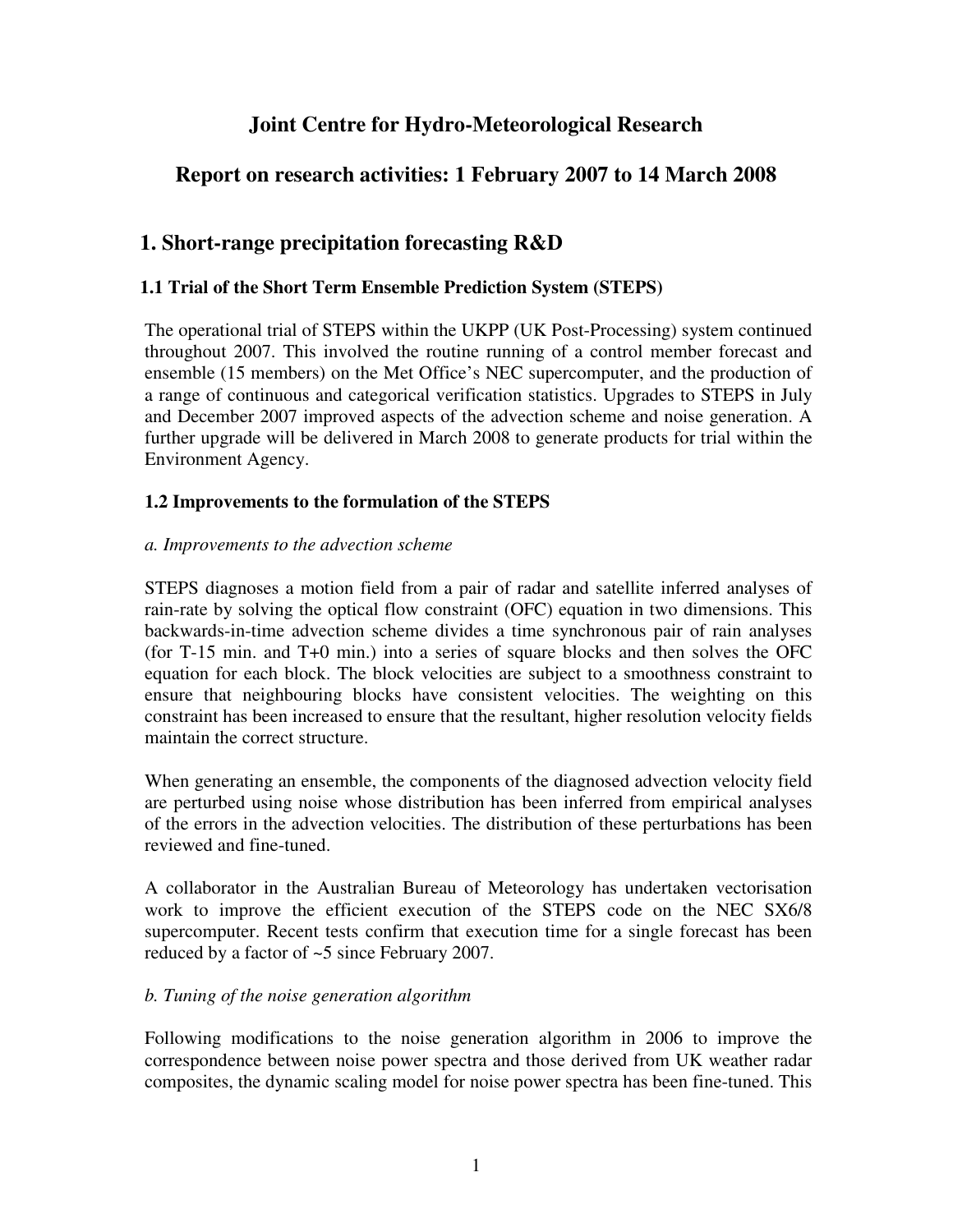is designed to ensure that the distribution of rain-rate remains realistic in both frontal rain bands and in showery regimes.

# **2. Development of post-processing for high resolution UK NWP models**

The following changes were made to the precipitation post-processing algorithms within the UKPP system.

*(i) Generation of a product to indicate the likelihood that rain will turn to snow* 

At the request of forecasters in the Met Office's Operations Centre, a new precipitation product was added to the UKPP system to diagnose the likelihood that persistent rain will turn to snow in the case of marginal snow events. This algorithm diagnoses a critical precipitation rate above which persistent rain is likely to turn to snow at the earth's surface. This is based upon empirical studies equating the fall in height of the wet-bulb freezing level to the intensity of persistent precipitation.

*(ii) Preparations for the trial of products generated by the Short-Term Ensemble Prediction System (STEPS) in the Environment Agency* 

Modifications have been made to the UKPP suite to run the STEPS control member on a 15 minute cycle. This control member will provide the Environment Agency with 15 minute resolution nowcasts of rain rate and rain accumulation with a range of 6 hours, and a 5 minute resolution nowcast of rain-rate with a range of 6 hours.

# **3. Use of probability forecasts**

This jointly funded, Met Office-Environment Agency project began in May 2006. The first phase of this project (FY06/07) established an initial, Environment Agency user requirement for probabilistic precipitation forecasts in relation to fluvial flood forecasting and warning.

Commencing in Spring 2007, Phase 2 of the project implemented a web-based operational trial of probabilistic precipitation forecasts for the Environment Agency. This trial included the provision of probability of exceedence maps and stacked probability charts for predefined areas and rain accumulation thresholds. Following completion of the trial in December 2007, a workshop was held to review feedback and clarify aspects of the user requirement.

Phase 3 of the project, due to start in Spring 2008, aims to deliver an operational, webbased service providing a similar range of products to those trialled in 2007.

# **4. First guess heavy rainfall warnings**

An Environment Agency funded project concerned with the generation of a first guess heavy rainfall warning began in the summer of 2007. This project aims to enhance an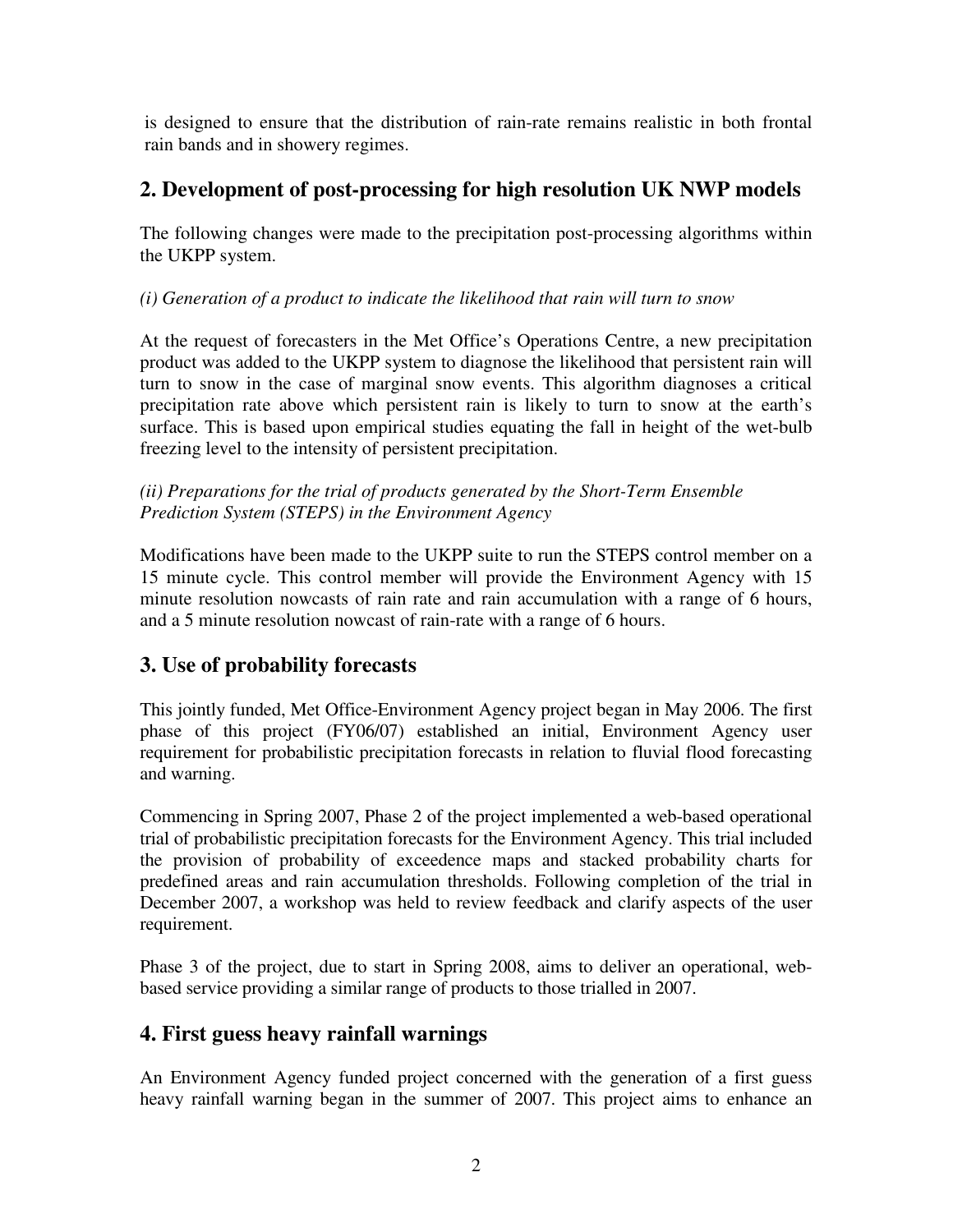existing heavy rainfall warning service provided to the Environment Agency by the Met Office.

Software has been developed to generate first guess heavy rainfall warnings for a set of Agency defined areas and warning thresholds using a range of precipitation forecasts produced by the Met Office. These include those generated by the UK 4km configuration of the Unified Model, STEPS and the North Atlantic and European (NAE) configuration of the Met Office's Global and Regional Ensemble Prediction System (MOGREPS).

A trial of this first guess heavy rainfall warning service will commence in Spring 2008.

### **5. Blending convective-scale NWP with ensemble nowcasts**

This new Met Office-Environment Agency jointly funded project aims to integrate precipitation forecasts generated by MOGREPS, STEPS and a high resolution (1.5 km) configuration of the Unified Model to produce a seamless, high resolution ensemble precipitation forecast, suitable for driving hydrological models and for use by forecasters in the Met Office.

The proposed blending algorithm will exploit the STEPS cascade model framework to allow the scale selective combination of the various model forecasts. The resultant, blended ensemble forecast will have a horizontal resolution of  $\leq$  km, a forecast range of several days and comprise at least 24 members.

A paper proposing several plausible blending formulations was circulated in the autumn of 2007. A report reviewing the comparative performance of the models on 8 precipitation cases studies from 2007 was prepared in January 2008. These will serve to guide the development of the blending algorithm during 2008.

### **6. Assessment of MOSES-PDM**

A project jointly funded by the Met Office and the Environment Agency (EA) project began in July 2006 with the aim of allowing operational Nimrod/UKPP-MOSES-PDM hydrological products to be used in EA water resource models which have been calibrated with corresponding products from a long offline run of MOSES-PDM driven by 40km MORECS meteorological data. The operational data are first aggregated to the 40km grid and then correlation statistics are computed against the offline data (and vice-versa).

The first phase of the project used the data generated using the version 1.0 offline model and the operational Nimrod-MOSES-PDM data for September 2004 to August 2006. Correlations for Potential Evaporation (PE) are fairly good except in winter months where the offline run has to use sunshine hours observed over the short days to estimate cloudiness over the long nights. This leads to poor correlation with the operational data which have the benefit of satellite observed cloudiness overnight (from infrared channels).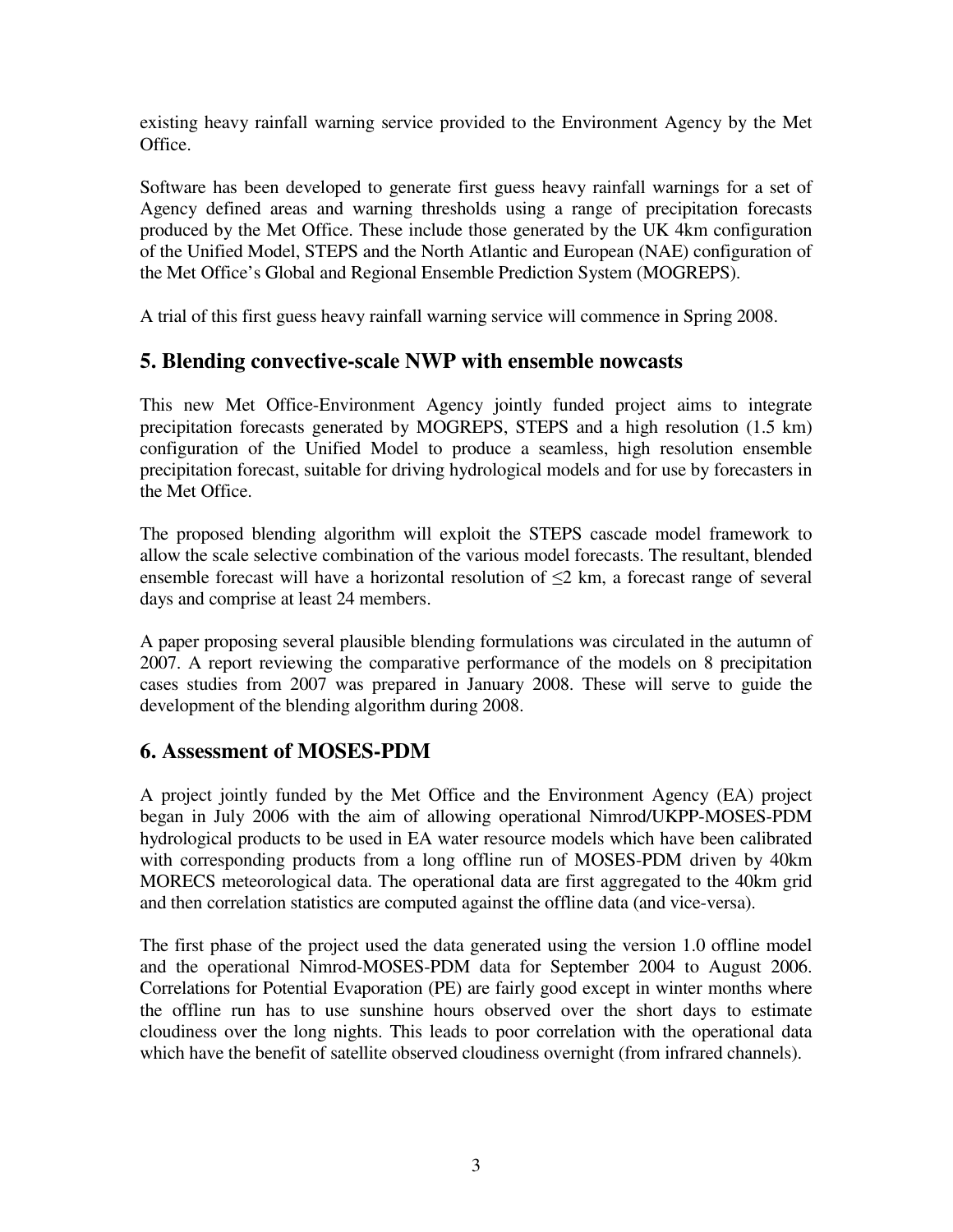The offline model formulation and ancillary fields have been updated so that they are consistent with the operational UKPP-MOSES-PDM (this is called version 2.0). The comparison of the UKPP and new  $(v2.0)$  offline PE has now been done for the summer months (June, July  $\&$  August) and for the autumn months (September, October  $\&$ November) of 2007.

Correlation statistics for the comparison of offline and UKPP-MOSES-PDM grass PE for JJA 2007 are much poorer than those for the comparison of offline and Nimrod-MOSES-PDM in JJA 2005-06. It has been established that this is not because of the change from the Nimrod to UKPP systems but rather the particular meteorological conditions in the summer of 2007 which was cloudier and wetter than the summers of 2005 and 2006. Again a major cause of the poor PE correlations is the poor correlations between the two model setups' meteorological drivers, particularly downward radiation at the surface. Similar statistics for SON 2007 are much better and comparable to those found for previous years with the Nimrod system.

The Environment Agency would also like an indication of where, or for which catchment types, the operational MOSES-PDM products are less reliable either because of poor input data or because of limitations in the MOSES-PDM formulation, e.g. in the treatment of particular soil types. Verification of daily mean river flow from a River Flow Model (RFM) coupled to MOSES-PDM for a variety of locations and catchment types has been done for August-November 2007. The hope had been that inadequacies in MOSES-PDM could be determined from river flow verification; in particular, that any soil-type dependency of MOSES-PDM errors could be determined from river flow verification for catchments small enough to be fairly homogeneous in their soil-types. This hope could easily be dashed by other sources of error (in the precipitation derived from radar data, in the RFM's catchment areas and routing paths and in the parameters in the RFM's flow propagation scheme) and the difficulty of disentangling these from MOSES-PDM errors. The river flow verification statistics are not good anywhere but the worst values are for chalk dominated catchments. This is unsurprising as chalk is known to be poorly represented in MOSES. Most importantly, there is no representation of groundwater in MOSES-PDM. Most of the runoff from the chalk comes from groundwater whereas MOSES-PDM produces significant surface runoff for this soil type.

If there are systematic errors in the observed rainfall field which drives a model then these will lead to accumulated errors in the derived soil moisture field. For this reason an assessment of time-means of the composite radar rainfall fields which drive MOSES-PDM in the Nimrod and UKPP systems should give some guidance on the modelled soil moisture accuracy. A time-mean radar rainfall analysis reliability indicator has been produced by forming differences between the National Climate Information Centre (NCIC) seasonal rainfall accumulations, based on a large set of gauge observations, and the corresponding radar rainfall accumulations.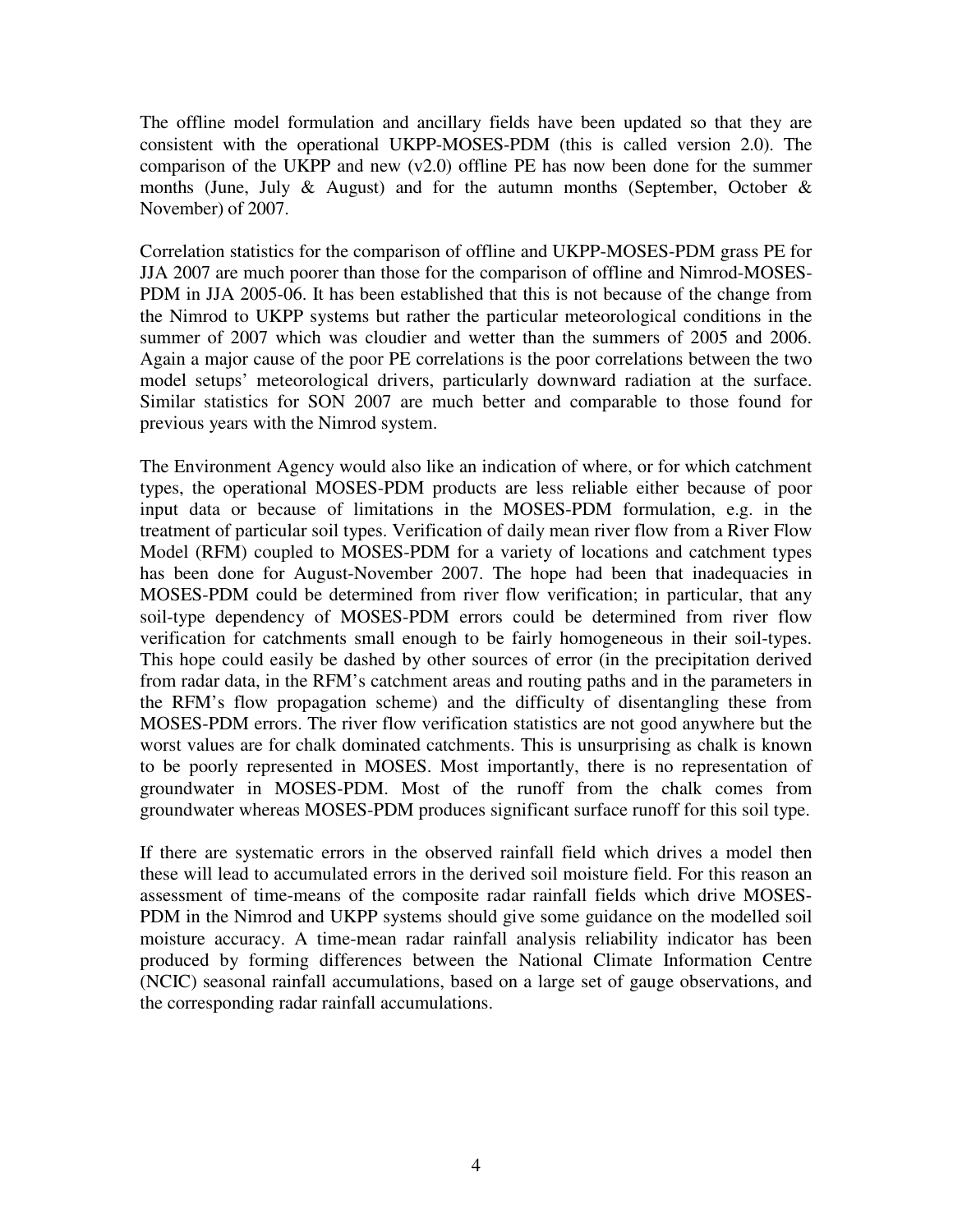### **7. Hyrad and RFFS**

CEH's Hyrad system supports the real-time receipt, processing and display of weather radar and hydro-meteorological space-time images, especially for use in flood and water resource management. It is being used by the Environment Agency across England and Wales and by SEPA in Scotland to display Met Office Nimrod products and to support interfaces to their flood forecasting systems.

CEH's RFFS (River Flow Forecasting System) suite of modelling software encompasses both Model Calibration tools for application off-line and Model Algorithms streamlined for real-time use. The Model Calibration suite includes: "PDM for PCs" rainfall-runoff model, "KW for PCs" channel flow routing model and "PSM for PCs" rainfall-runoff model (encompassing the TCM and IEM models). These are in use by the Environment Agency as part of their NFFS (National Flood Forecasting System) deployment throughout England and Wales. The real-time Model Algorithms PDM (including data assimilation by state correction), KW and ARMA error predictor are being used within flood forecasting systems operated by SEPA in Scotland.

With the above developments, the EA and SEPA have the capability to use Met Office Nimrod products (radar, NWP and MOSES), via CEH's Hyrad system, for use in flood warning and water resource management throughout England, Wales and Scotland.

Hyrad is being used to support RFFS-FloodWorks applications in Dender, Centrale and Demer catchments in Belgium. A live feed of European Nimrod analysis and forecast products are delivered by the Met Office to the Hyrad system, to complement the Belgium High Resolution Radar Composite actuals and Aladin NWP forecasts. The analysis and forecast rainfall products - for different time-space resolutions, map projections and coverage areas - are merged within Hyrad according to user-set priorities and fed through to the flood forecasting systems. Training and operational trials were carried out during 2007.

# **8. Extreme Event Recognition**

This Defra R&D Project involved a Met Office lead consortium encompassing inputs from CEH and the University of Salford. The overall objective was to improve the capability to provide warnings of extreme flood events via improving rainfall forecasts and flood forecasting models/procedures (including decision-support). CEH developed spatio-temporal rainfall datasets, using radar and raingauge data from historical heavy rainfall events, enhanced to represent extreme events. These datasets were used to evaluate and improve the performance of hydrological models under such extreme event conditions. They were also used for model destruction testing.

A central question addressed by the study was "What makes an extreme storm an extreme flood?" The study served to highlight the potential value of distributed models in forecasting unusual extreme storms. Also, their area-wide coverage yielded maps of river flow that gave fresh insight into the space-time shaping of a storm into a flood under the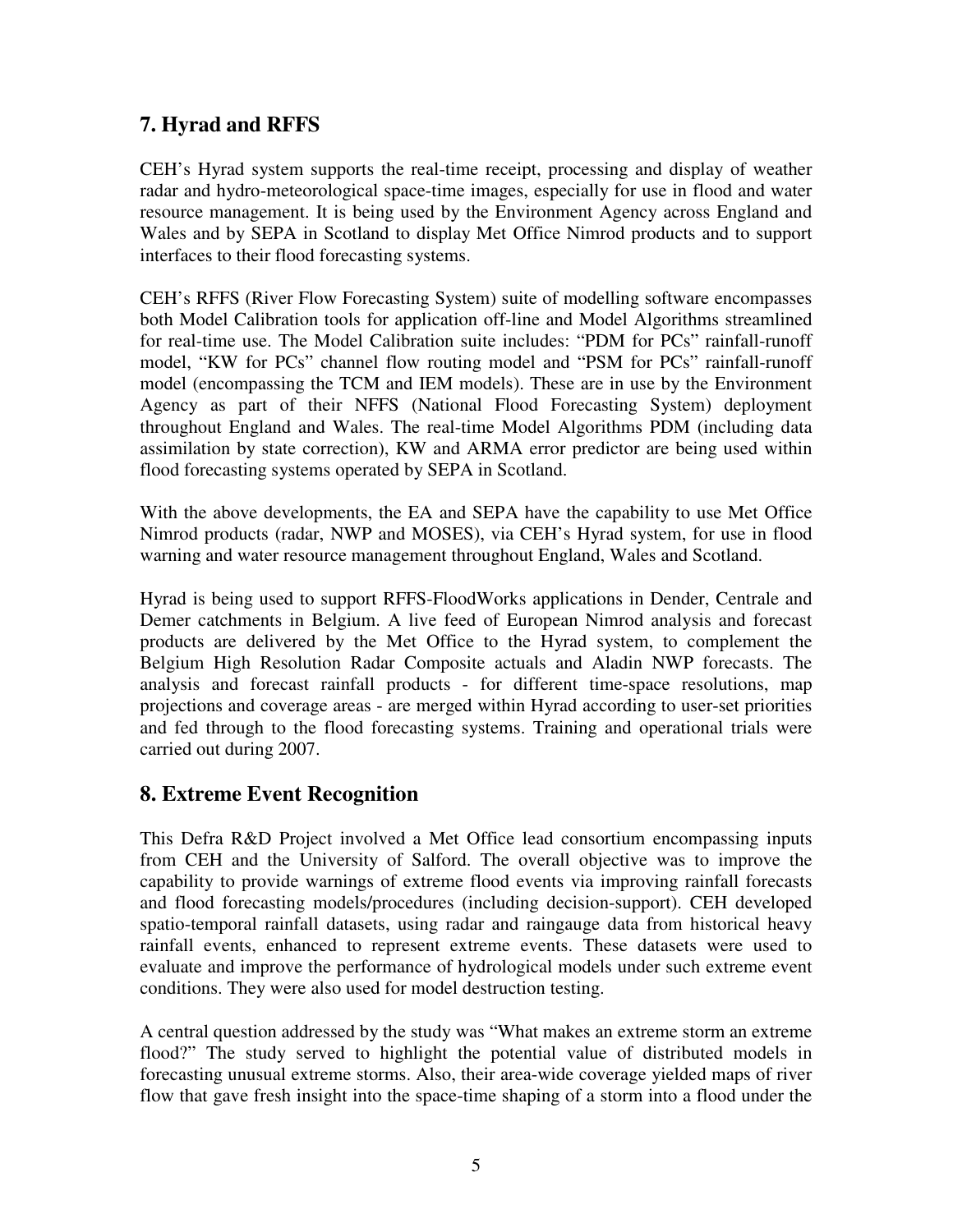controls of landscape form. The results of the project are of particular relevance to flood warning for ungauged locations.

The final project reports are now freely available on the web (see Publications). A Training Workshop for the Environment Agency was convened at Wallingford in February 2007 to discuss the project results, the Extremes Dataset and accompanying software for use with Hyrad and forecasting models. A paper was presented at the European Geophysical Union conference in April 2007, focussing on the rainfall estimation methods developed and assessed for use with lumped and distributed hydrological models. Two papers on this work have been submitted to refereed journals and a presentation is to be made to the "Weather Radar and Hydrology" conference (Grenoble) in March 2008. A further paper was presented in June 2007 to the British-Russian Conference on "Hydrological Impact of Climate Change" in Siberia: this highlighted the relevance of the research to gaining insights into the flood response to extreme rainfall in a changing climate.

### **9. Flood modelling and forecasting**

#### **9.1 Modelling for ungauged basins**

The Environment Agency are seeking improved ways of providing warnings for ungauged and low benefit locations that presently receive only a general Flood Watch service. CEH was commissioned, under the EA/Defra National R&D Programme, to develop and evaluate improved techniques for flood forecasting at such locations with the eventual aim of the Agency offering a more targeted and technically sound flood warning service. The final reports are now freely available on the web (see Publications), whilst highlights are contained in IAHS Publication 305. Presentations of different aspects of the research were presented under the umbrella title "Flood forecasting for ungauged locations: what approach is best?" at EGU (Vienna) and IUGG (Perugia) in 2007.

#### **9.2 Flood forecasting using NWP model rainfalls in deterministic and ensemble forms**

The NERC FREE (Flood Risk from Extreme Events) programme is funding a three year project, that started in January 2007, entitled "Exploitation of new data sources, data assimilation and ensemble techniques for storm and flood forecasting". This project provides an important opportunity for collaboration between meteorologists at Reading (the University and Met Office JCMM) and CEH hydrological modellers at the JCHMR, Wallingford. The aim is to obtain probabilistic flood forecasts through using ensembles of high resolution NWP rainfalls as input to hydrological models, using data assimilation to improve the initialisation of the models. CEH's component of the project is concerned with research on initialisation, data assimilation and uncertainty for hydrological flood models.

Work began on investigating the use of high-resolution NWP rainfalls as input to hydrological models to reduce and estimate uncertainty in flood forecasting, in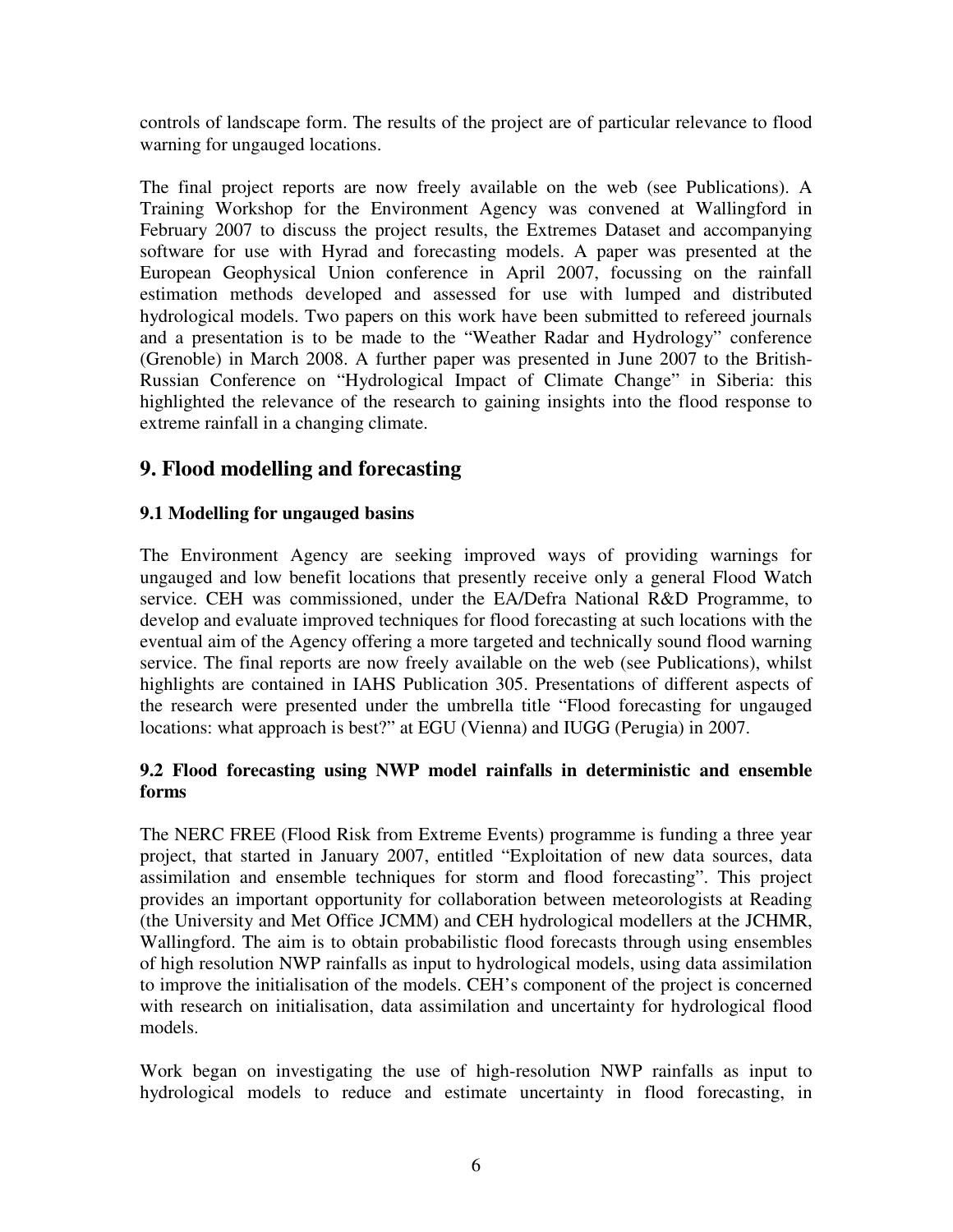collaboration with the JCMM. The Carlisle flood (6 to 8 January 2005), caused by an orographic storm over the Cumbrian hills, was used as a case study. The investigation using 1, 4 and 12 km NWP models - demonstrated the improvements in rainfall prediction using the better resolved model topography that feed through to better flood forecasts, at least for longer lead-times. A paper has been prepared for publication in Meteorological Applications that employs the PDM model, as typical of a lumped rainfall-runoff model that would be used operationally in support of flood warning (this work has also been submitted as a poster at EGU2008). Initial work on applying the distributed Grid-to-Grid (G2G) model to this case study was presented at the AGU2007 Fall Meeting in San Francisco.

A scheme for initialization of the G2G hydrological model has been developed and tested based on simple steady-state assumptions. A simple empirical state-correction data assimilation scheme for this model has also been devised. The scheme has been assessed in two ways: (a) in terms of the spatial transfer of the state-correction to internal catchment locations at the time of river flow data assimilation (i.e. filtering rather than forecasting), and (b) in terms of "fixed-origin variable lead-time" and "fixed lead-time variable time-origin" forecasts. This research was presented at the AGU2007 Fall Meeting under the title "Parameter estimation, model initialisation and data assimilation issues for distributed flood forecasting models". Consideration of more complex data assimilation schemes, such as the Ensemble Transform Kalman Filter (ETKF), has been advanced at a theoretical level in collaboration with the Data Assimilation Research Centre (DARC) at Reading.

Past work on employing STEPS ensemble rainfall forecasts with the lumped PDM model has been advanced by using the STEPS forecasts in gridded form as input to the distributed G2G model. The STEPS forecasts have been provided by the JCHMR (Met Office) and Bureau of Meteorology (Australia). Animated "postage stamp" displays of gridded runoff maps from each ensemble member have been produced. Gridded "probability of exceedence of a threshold" maps (using gridded 10 year return period flood estimates calculated by an FEH automated procedure) have proved valuable in exposing the severity of flood risk across a catchment, and how this changes over the course of the flood. Simple "spaghetti plots" of forecast flood hydrograph ensembles have been augmented by easier-to-use quartile  $(25, 50, 75%)$  and envelope plots. Evaluation of the flood forecast ensembles has employed "forecast lead-time plots" of rmse (root mean square error), mae (mean absolute error) and CBS (Continuous Brier Score) performance measures. The Mole at Kinnersley Manor  $(144 \text{ km}^2)$  has been used as the case study catchment for this work.

CEH is convening and chairing a session at EGU2008 on "Predictive probability, uncertainty and data assimilation in hydrological forecasting" (with co-convenors from Denmark, Italy and Greece) of direct relevance to this FREE project. A paper on initialisation and data assimilation of a distributed flood forecasting has been accepted for oral presentation.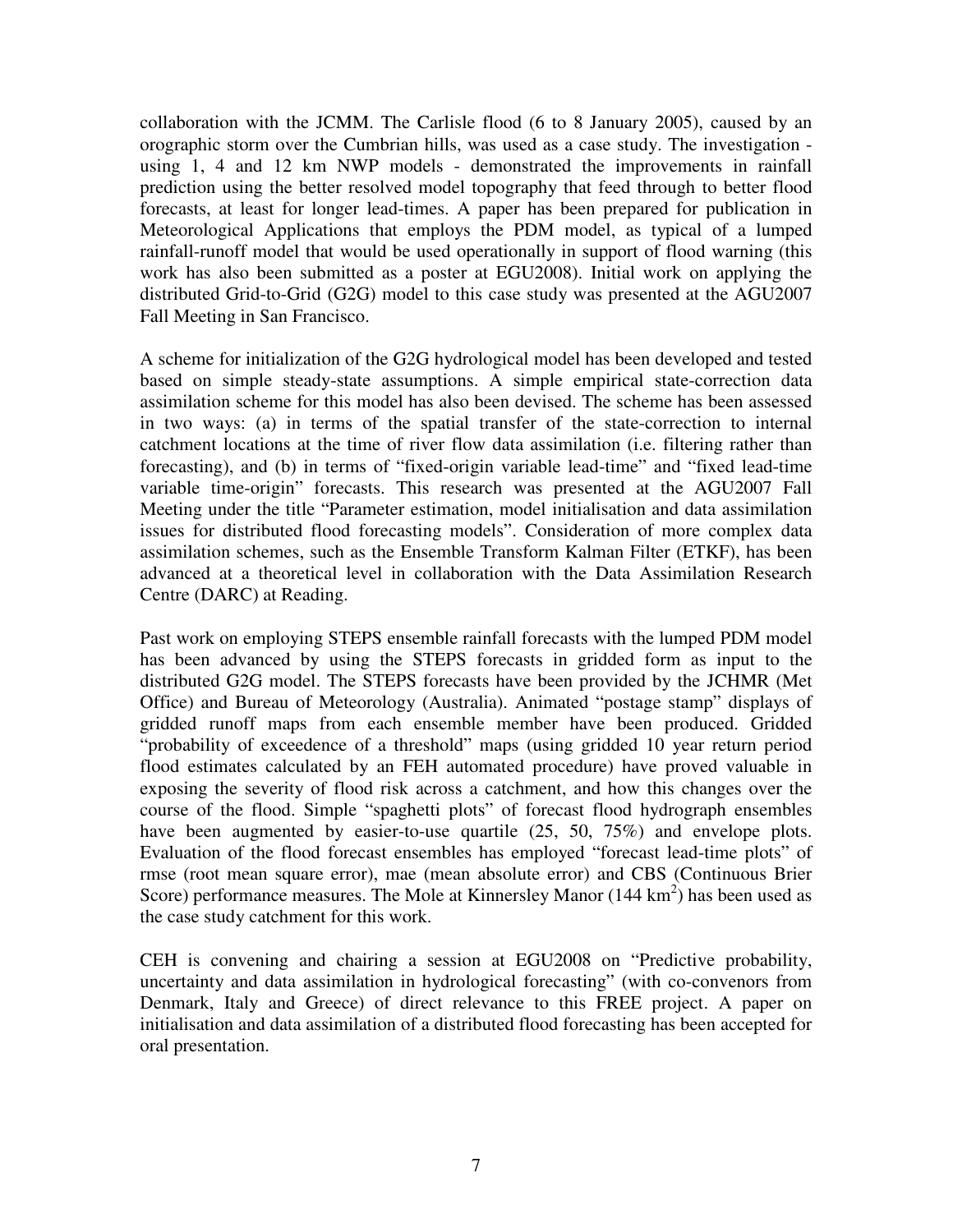#### **9.3 Hydrological modelling using convective scale rainfall modelling**

The EA/Defra Project 'Hydrological Modelling using Convective Scale Rainfall Modelling' began in January 2007, as a collaboration between WL | Delft Hydraulics and CEH, and continues for two years. This Environment Agency led project is a response to ongoing enhancements in the Met Office to its numerical weather prediction capability, including its nowcasting STEPS (2km out to 6 hours) and MOGREPS (24km out to 2 to 3 days) systems both providing ensemble rainfall forecasts. These developments offer interesting opportunities for the Agency and open the door to using a probabilistic approach to flood forecasting. Operational research is required to realise the potential benefits of these developments to the flood warning service of the Agency.

In addition, Met Office research is aiming to improve the prediction of convective events by using much finer grid sizes, moving from 12km to consider 4 and 1km models. With such data available as input to hydrological models, it should be possible to predict the risk of flooding more accurately and with longer lead times. However, the potential benefits for operational flood warning will only be fully realised if appropriate hydrological modelling concepts are applied. The project aims to investigate what hydrological model concepts and associated computational methods allow for making best use of the latest Met Office developments in NWP. A focussed aim is to make operational the use of ensemble data generated by the Met Office's regular weather models as well as considering the future potential of convective-scale rainfall predictions. The project aims to employ both operational lumped rainfall-runoff models and new distributed hydrological models as part of the investigation.

CEH is responsible for the application of the lumped PDM rainfall-runoff model and the G2G area-wide hydrological model within the project; the latter model is especially relevant for flood forecasting and warning at ungauged locations. The NFFS, based on Delft-FEWS, is being used to trial the use of these models in an historical emulation of the operational system.

The Grid-to-Grid (G2G) Model has been developed in Module Adapter form so the model can be used to emulate operational use within the NFFS environment. Because the G2G Model employs gridded rainfalls as input, a Module Adapter form of HyradK has been developed to calculate gridded rainfalls from either raingauge data or raingaugeadjusted radar data. To facilitate efficient transfer of space-time data in and out of the Grid-to-Grid Module Adapter, use has been made of Hyrad's Spatial Image DataBase, SIDB, as part of the Module Adapter software. Note also that CatAvg had previously been developed as a Module Adapter for the EA to calculate catchment average rainfall from gridded rainfall data. These integrated developments have culminated in the 'CEH Spatial Hydrology Module Adapter'. This brings together CEH's spatial hydrology processing applications and models under one umbrella providing a harmonised interface to facilitate integration with the NFFS.

A large case study area over Southwest England has been chosen, encompassing Boscastle, and hydrometric and radar rainfall records obtained for a 5 year period. High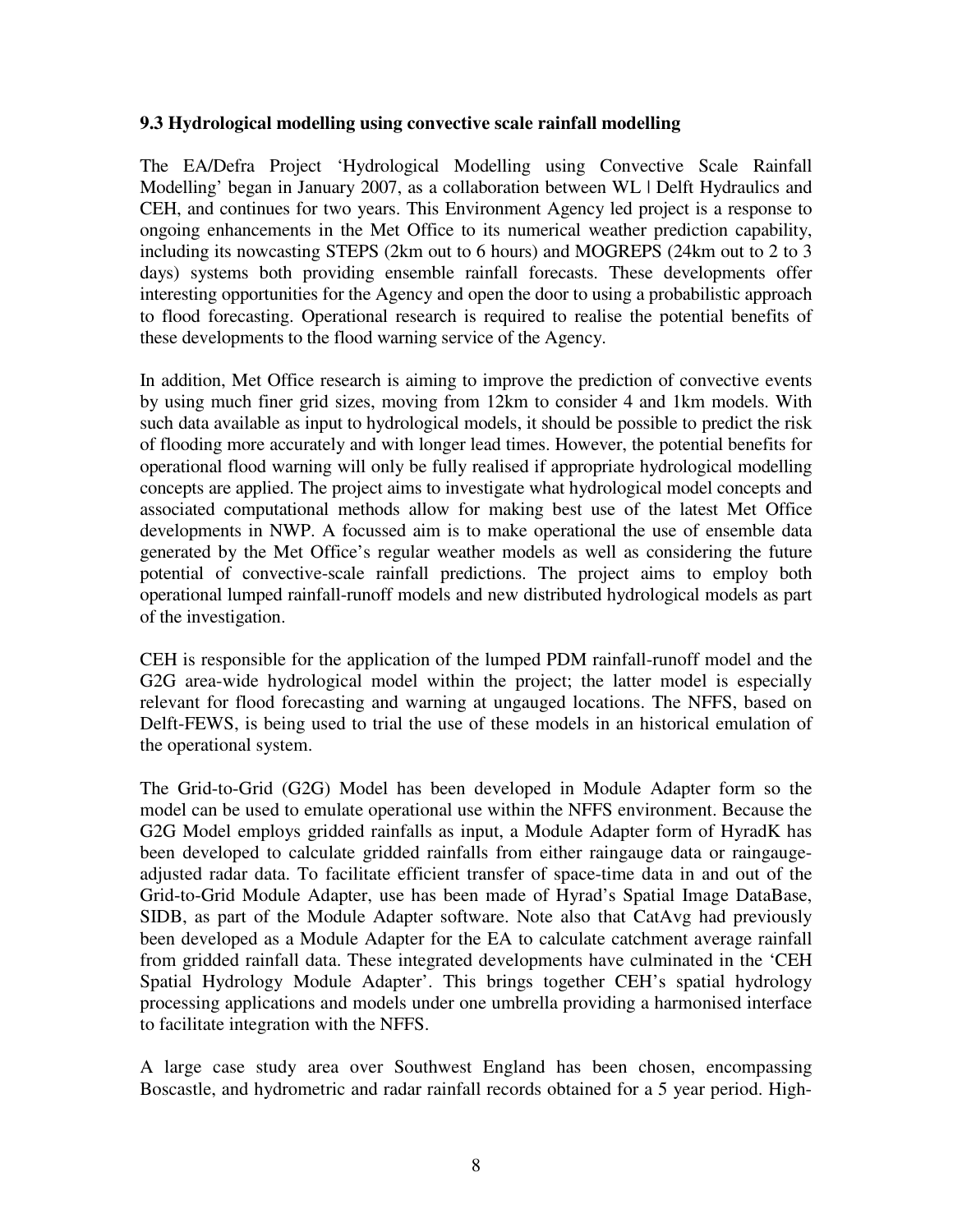resolution NWP model rainfall outputs for the Boscastle storm have been supplied by the JCMM (Met Office). CEH and the JCMM are working together to generate pseudoensembles from these outputs that will emulate (at a functional level) NWP ensemble rainfall products that will become available in the future. A strategy for model assessment in deterministic and probabilistic modes has been developed, along with consideration of the forms the operational output will take to support flood warning decision-making. A Feedback Workshop with the Agency was convened in June 2007 and a further one planned for April 2008.

### **10. Global water and carbon cycles**

#### *(i) IMOGEN*

IMOGEN (a joint CEH and Hadley Centre venture) is being used by Sheffield University to implement a new Dynamical Global Vegetation Model (DGVM) that introduces 'height classes' to TRIFFID (the DGVM is called ED, or Ecosystem Demography). IMOGEN is being used to obtain the variables that are believed to affect fluxes of VOCs (Volatile Organic Compounds) between the land surface and the atmosphere. This is in collaboration with the QUAAC (QUEST Atmospheric Aerosols and Chemistry) component of QUEST.

Also, through collaboration between CEH, the Hadley Centre and Sheffield University, IMOGEN has now been coupled to JULES, making a global "gridded" version of JULES available to the community.

#### *(ii) Plant-Ozone interactions*

A mechanistic model to simulate the effect of ozone exposure on plant production has been implemented into MOSES. The model has been evaluated against field manipulation experiments and compared with global decadal carbon budgets with good results. The model has subsequently been applied over the  $21<sup>st</sup>$  Century with varying fields of future Ozone concentration and global atmospheric  $CO<sub>2</sub>$ . Results suggest a significant  $O_3$ -induced suppression of land production, and imply reductions in future land carbon uptake as hitherto expected by climate-carbon cycle models. This result has used the IMOGEN model, and the work is now published.

#### *(iii) Dynamic Global Vegetation Model Intercomparison*

Five DGVMs were run in the framework of the IMOGEN fast climate-carbon cycle model for four SRES **(**Special Report on Emissions Scenarios) future emission scenarios. Results highlight a large uncertainty in the future climate-carbon cycle feedback among DGVMs, equivalent to several hundred ppmv of  $CO<sub>2</sub>$  by 2100. Simulated regional vegetation responses to the same pattern of climate change differ among DGVMs, indicating the need for extensive evaluation of models against field data from drought experiments. A paper on this has now been accepted for publication in Global Change Biology.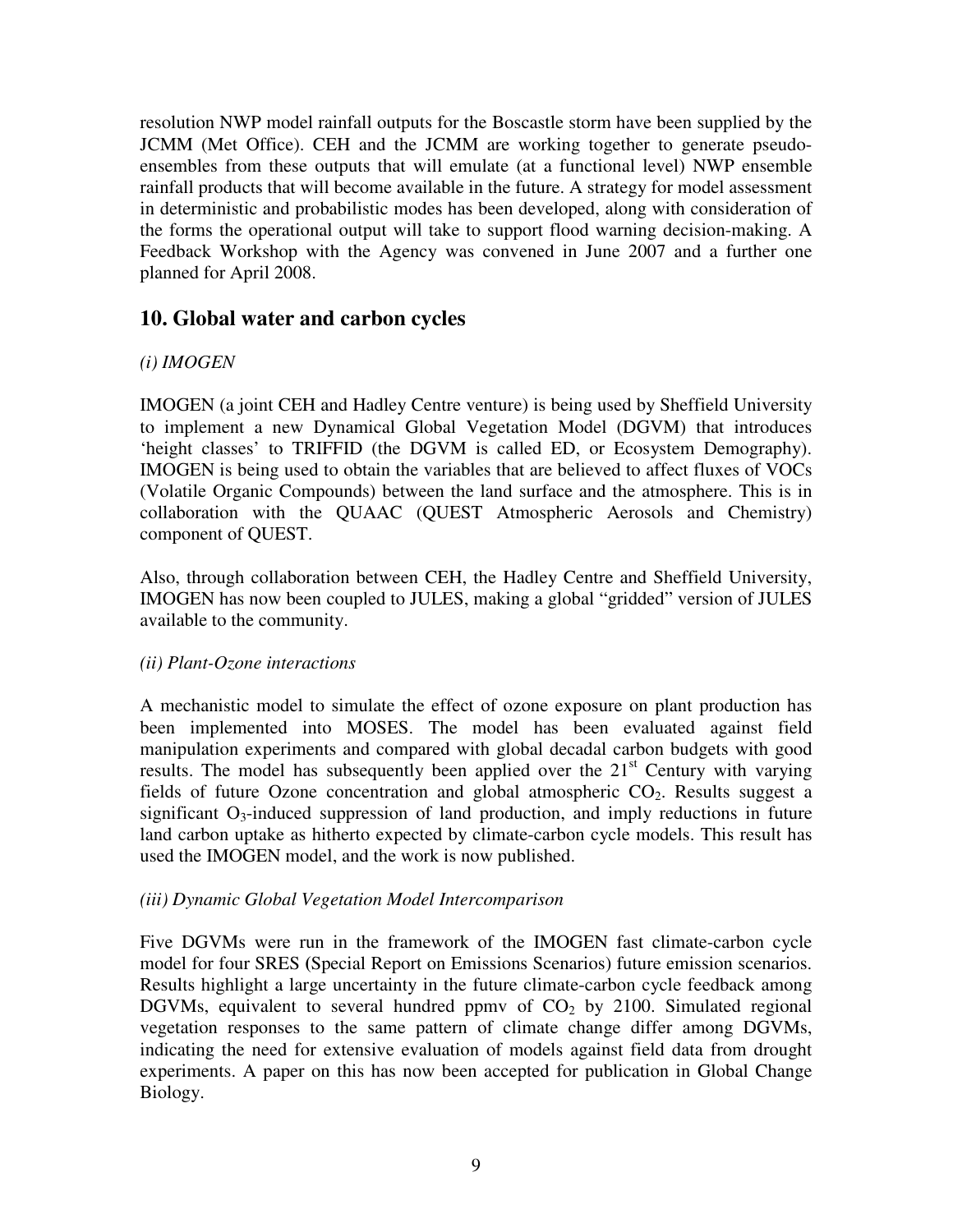*(iv) Influence of raised CO2 concentrations on stomatal closure and associated alteration to runoff.* 

The original work of Gedney *et al.* (2006) has been extended to consider likely future changes.

#### **11. JULES**

The Joint UK Land Environment Simulator (JULES) has now been established as a community land surface model. The first version available to the general community was released as JULES vn2.0 in the summer of 2007. This configuration included additional features over the original version, including the ability to run as a distributed set of points.

The next version of JULES (vn2.1) has a planned release at the end of March 2008. This will include a restructuring of the code to ensure that it is clearer and easier to understand for general users within the community. In addition, it will also include the first stages of the new multi-layer snow scheme for JULES.

The first two JULES Science Meetings have now been held. The first meeting was at the University of Exeter in June 2007. This attracted an audience of around 100 people. The second JULES science meeting was held at CEH Wallingford in January 2008. Again, around 100 people attended the meeting, demonstrating the continuing momentum behind this community initiative. The presentations from both of these meetings are now available on the JULES website (http://www.jchmr.org/jules).

There have been a number of JULES management meetings, most of them concentrating on the development protocols for JULES and also IPR issues. Whilst these issues have not been resolved as yet, good progress is being made. In addition, to the management committee, a scientific steering committee has been established. This comprises of a number of module leaders within JULES, responsible for the scientific development within their area. The scientific steering committee have held two meetings, coinciding with the JULES science meetings.

The scientific steering committee have agreed that there should usually be a general science meeting for the whole community held in January of each year, and then a more specific science meeting held in the summer. The summer meeting will concentrate on one or two modules, with that for 2008 looking at the benchmarking of JULES.

A number of flux-tower sites from around the world are being considered as 'benchmark' tests for JULES. The criteria for their selection are that they should represent a range of climate types and vegetation types and there should be reasonable energy closure. Modelled energy, water and carbon fluxes can be assessed in this way. In addition, larger-scale benchmarking datasets are being considered for the distributed version of JULES. These include remotely-sensed soil moisture and temperature, landscape-scale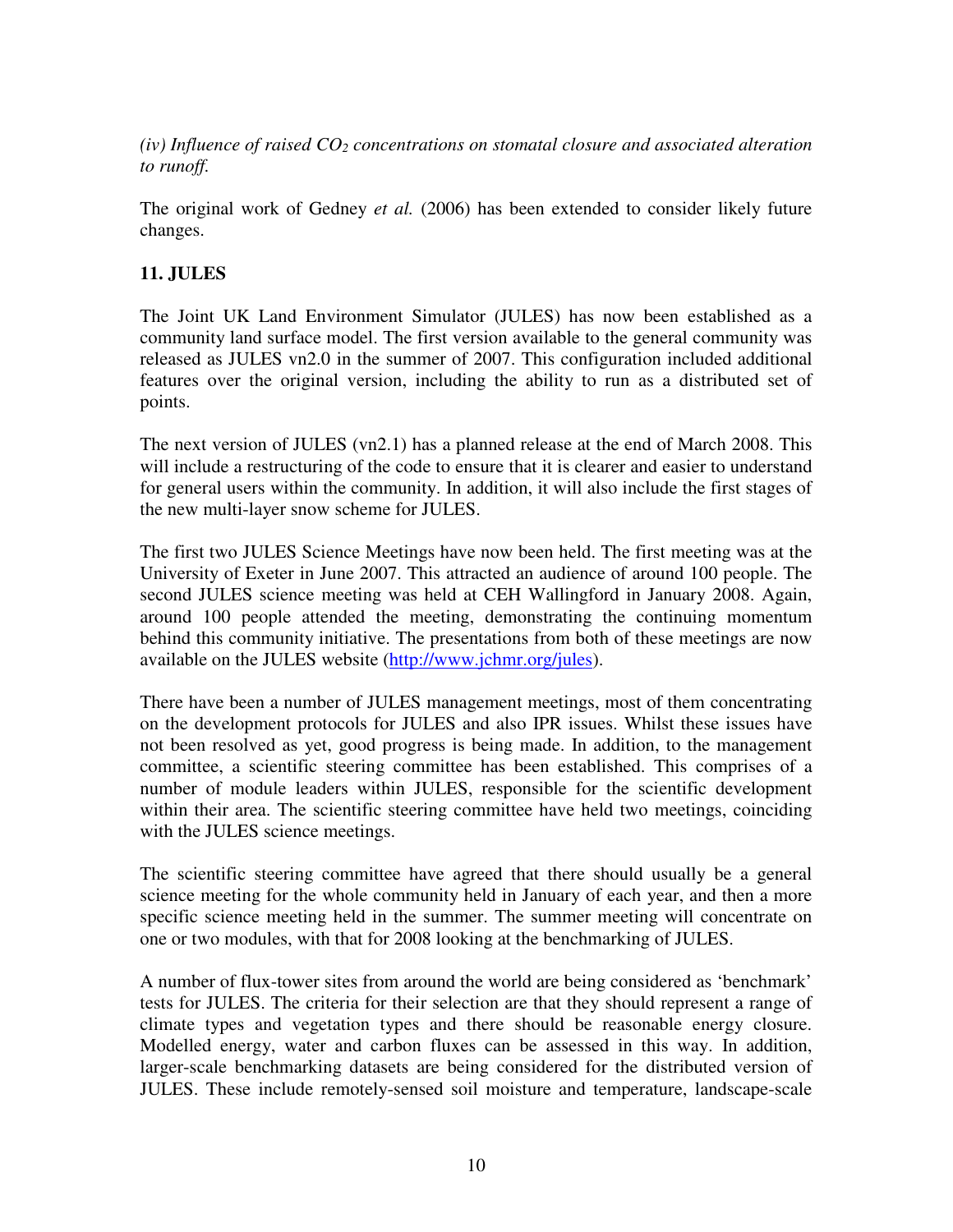carbon fluxes (from ABACUS), river flow data and remotely-sensed vegetation and wetland distributions. The benchmarking of global carbon fluxes is being dealt with under data assimilation projects (e.g. CCMAP) although the concepts are the same. Plans for benchmarking trace gas emissions from JULES are not yet finalised. A series of benchmarking papers for JULES is envisaged, covering the different scales of benchmarks. A benchmarking meeting will be held at CEH Wallingford in July 2008. The strategy will be presented at the IGBP congress in Cape Town in May 2008.

A new post has been set up at the Met Office to help with the co-ordination of developments within JULES and to set up benchmarking tools and protocols. This post is jointly funded between the Met Office and NERC through a sub-contract from QUEST. The post is located in Wallingford and is currently (March 2008) being advertised.

# **12. WATCH**

WATer and Global CHange (WATCH) is an EU Framework 6 project led by CEH at Wallingford. It is scheduled to last four years and will investigate both past and future water resources over the globe. As part of the work, a new global forcing dataset for land surface models is being developed for the whole of the  $20<sup>th</sup>$  Century. The plans are for the new dataset to have a high temporal and spatial resolution of 6 hours and 0.5 degrees respectively.

To develop this new dataset, a number of existing datasets are being exploited. This mainly consists of using the Climate Research Unit (CRU) monthly mean climatological data and spatially downscaling using the ERA40 data. Whilst this is straightforward for the 40 year period of the ERA40 data, a methodology needs to be developed for the first half of the  $20<sup>th</sup>$  Century. This is being achieved by studying both the spectral behaviour of the various parameters, along with the co-spectra to ensure that the final dataset is consistent.

Initial work has also been undertaken to rescale the National Climate Centre (NCC) data from 1 degree to 0.5 degrees. This has then been distributed to the modelling partners within WATCH to be used as an initial forcing data to produce some intercomparison data. Provisional results from the intercomparison will be presented at the modelling workshop being held at Wageningen in April 2008.

# **13. Snow Heterogeneity**

Testing of the Unified Model undertaken by the Norwegian meteorological service have shown that the treatment of snow within the Met Office Surface Exchange Scheme (MOSES) can lead to unrealistically low screen-level temperatures. This occurs when there is little snow on the ground and hence likely heterogeneity in the snow cover.

Within the MOSES tile scheme each surface can have a snow cover on it. However, when snow is present the surface temperature is prevented from rising above the freezing point, with any residual energy being used to melt the snow. This causes near surface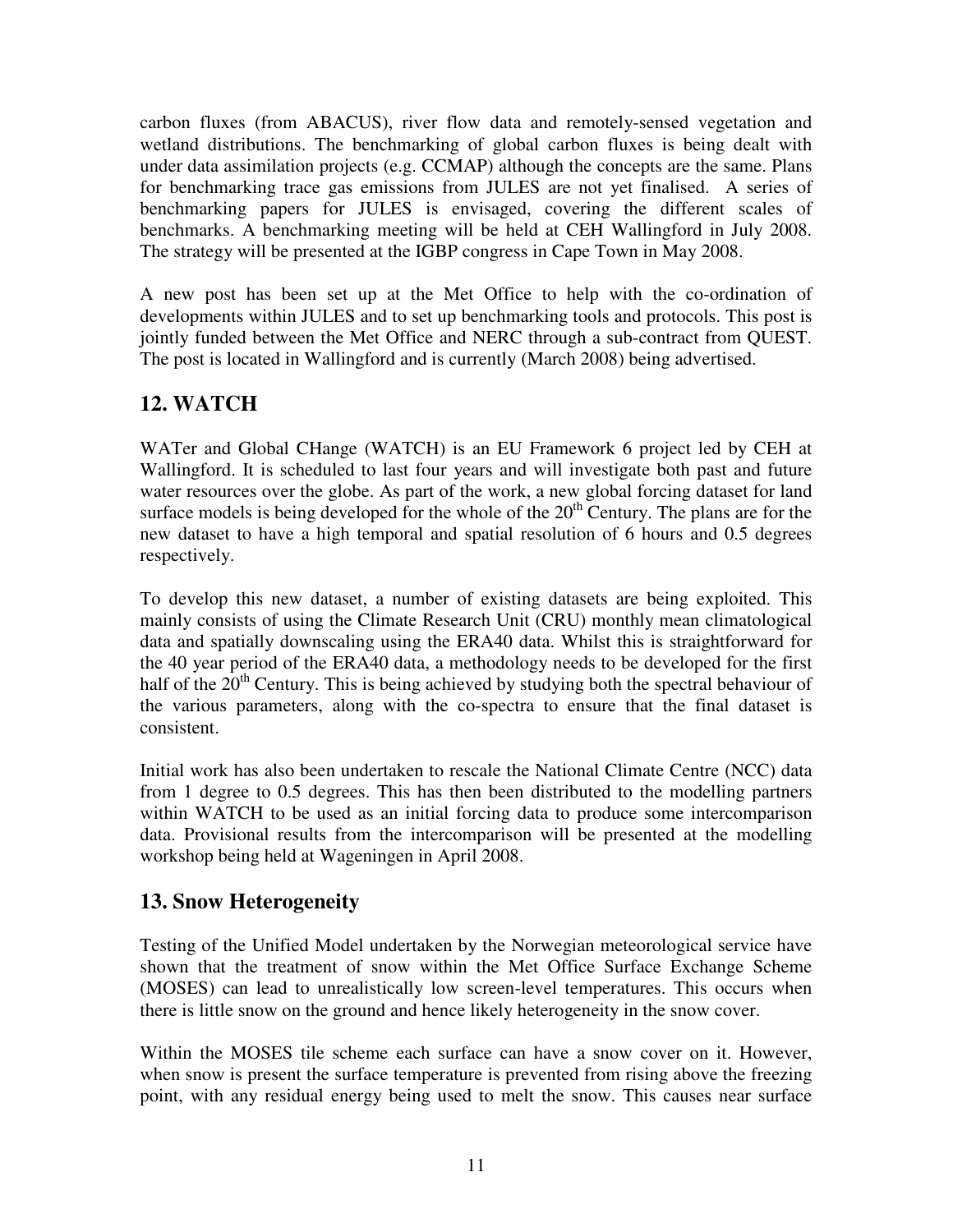temperatures to be unrealistically held close to the freezing point unless all the snow disappears.

A fix within the current snow scheme has been designed. This entails using the permanent land ice tile as a tile for snow on short vegetation and non-vegetation surfaces. When snow is present, the fraction of each of the surfaces within MOSES is dynamically allocated according to the amount of snow present. This allows there to be heterogeneity within the snow area by having fractions of snow-covered and snow-free surfaces. This fix has helped to reduce the cold temperatures problems.

### **14. Flood estimation in a changing climate over the UK and Europe using river flow modelling, regional climate model outputs and incorporating estimates of uncertainty**

The Met Office's Hadley Centre and CEH Wallingford are collaborating on developing methods to predict flood frequencies over the UK in current and future climates. The focus of this Defra-funded research is to provide national estimates of how river flows would evolve throughout this century by linking an ensemble of regional climate model (QUMP-RCM) experiments with a gridded hydrological model (Grid-to-Grid, or "G2G"). A spatial picture of changes in flow regimes from an enhanced formulation of the G2G Model will be supported by more traditional, conceptual hydrological model estimates of river flows for particular catchments. Analysis of the results will provide insight into whether certain regions are at particular risk from changes in hydrological extremes, and if so, why. The national estimates will take into account current knowledge of the uncertainties arising from climate and hydrological models and will aim to provide significant results relevant to UKCIP.

Ongoing research integrating the gridded hydrological model into the regional application of the UM (Unified Model) is nearing completion, and will extend the modelling work over the UK into Europe as far as possible. The output from this work is relevant to assess the joint probability of flooding around river estuaries and other tidal regions, and will provide the important freshwater inputs to the shelf-seas model for marine scenarios.

### **Publications**

Balzter, H., Gerard, F., Weedon, G.P., Grey, W.M.F., Combal, B., Bartholome, E., E., Bartalev, S., and Los, S.O., 2007. Coupling of vegetation growing season anomalies and fire activity with hemispheric and regional scale climate patterns in Central and East Siberia. *J. Clim.*, **20**, 3713-3729

Bell, V.A., Kay, A.L., Jones, R.G., Moore, R.J., 2007. Use of a grid-based hydrological model and regional climate model outputs to assess changing flood risk. *Int. J. Climatol.*, **27**, 1657-1671. doi:10.1002/joc.1539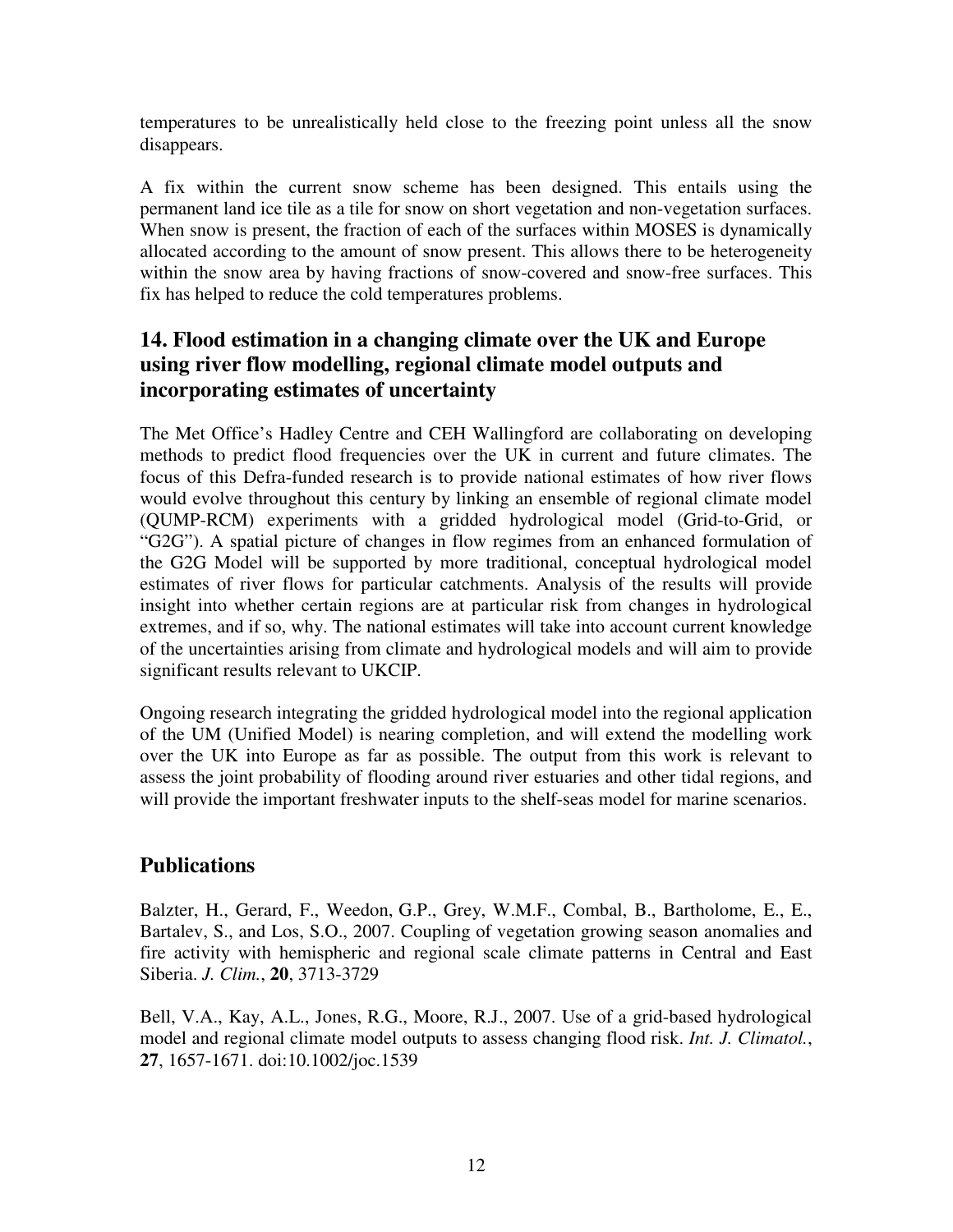Bell, V. A., Moore, R.J., Cole, S.J., Kay, A. L., Davies, H. N., Jones, R.G. and Reynard, N.S., 2008. Estimation of extreme river flows over the UK using rainfall and potential evaporation estimates from both a Regional Climate Model and observations. *Geophysical Research Abstracts*, **10**, EGU2008-A-08250.

Betts, R.A., Boucher, O., Collins, M., Cox, P.M., Falloon, P.D., Gedney, N., Hemming, D.L., Huntingford, C., Jones, C.D., Sexton, D.M.H., Webb, M.J., 2007. Projected increase in continental runoff due to plant responses to increasing carbon dioxide. *Nature*, **448**, 1037-U5

CEH Wallingford, 2007. *Bibliography on Hydrological Applications of Weather Radar in the United Kingdom.* Sixth Edition (publications notified up to June 2007). Inter-Agency Committee on the Hydrological Use of Weather Radar, Centre for Ecology and Hydrology, Wallingford, UK, 50pp.

CEH Wallingford, 2007. *Inter-Agency Committee on the Hydrological Use of Weather Radar. Sixth Report 2005 to 2007.* Inter-Agency Committee on the Hydrological Use of Weather Radar, Centre for Ecology and Hydrology, Wallingford, UK, 47pp.

Cole, S.J. and Moore, R.J., 2006. *Spatio-temporal rainfall datasets and their use in evaluating the extreme event performance of hydrological models. The Extremes Dataset.* R&D Project Report FD2208/PR, Joint Defra/EA Flood and Coastal Erosion Risk Management, Research Contractor: CEH Wallingford, 60pp. (Web publication 2007: http://nora.nerc.ac.uk/2155/)

Cole, S.J. and Moore, R.J., 2007. Hydrological modelling at gauged and ungauged locations using radar- and raingauge-based rainfall estimators. *Geophysical Research Abstracts*, **9**, 08075, European Geosciences Union. ( http://nora.nerc.ac.uk/1093/ )

Cole, S.J. and Moore, R.J., 2008. Initialisation and data assimilation of a distributed flood forecasting model. *Geophysical Research Abstracts*, **10**, EGU2008-A-10119.

Cole, S.J., Moore, R.J. and Roberts, N., 2007. Using high resolution numerical weather prediction models to reduce and estimate uncertainty in flood forecasting. *Eos Trans. AGU*, **88**(52), Fall Meet. Suppl., Abstract H52A-03.

Cole, S.J., Moore, R.J., Roberts, N. and Boswell, D. 2008. Using high-resolution numerical weather prediction models in flood forecasting: an extreme event case study. *Geophysical Research Abstracts*, **10**, EGU2008-A-09412.

Huntingford, C., Fisher, R.A., Mercado, L., Booth, B.B.B., Sitch, S., Harris, P.H., Cox, P.M., Jones, C.D., Betts, R.A., Malhi, Y., Harris, G.R., Collins, M. and Moorcroft, P., 2008. Towards quantifying uncertainty in predictions of Amazon 'dieback'. *Phil. Trans. R. Soc. B*., **363**, 1857-1864. doi:10.1098/rstb.2007.0028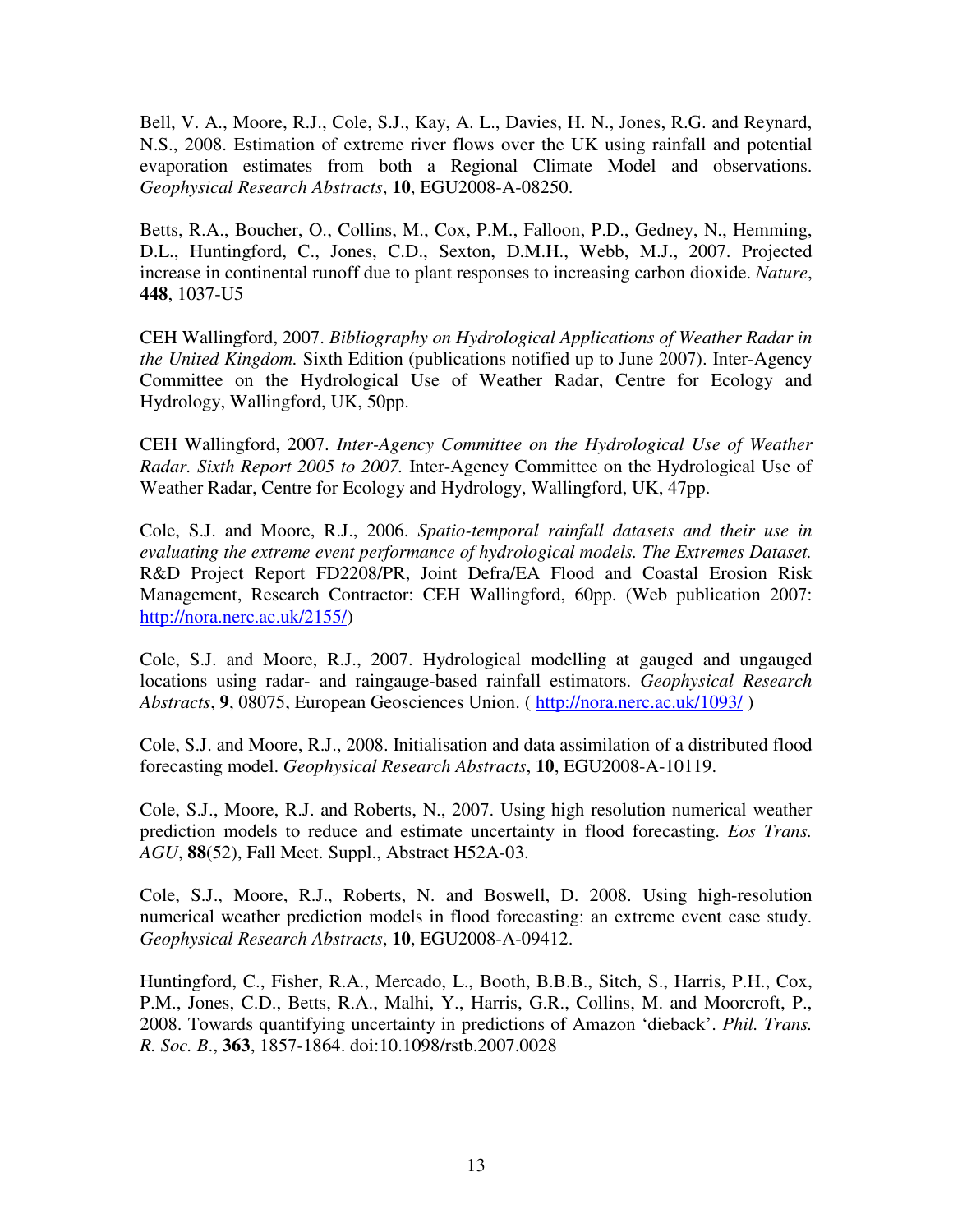Huntingford, C., Hemming, D., Gash, J.H.C., Gedney, N., Nuttall, P.A., 2007. Impact of climate change on health: what is required of climate modellers? *Transactions of the Royal Society of Tropical Medicine and Hygiene*, **101**, 97-103.

Huntingford, C. and Lowe, J., 2007. Overshoot scenarios and climate change. *Science*, **316**, Issue 5826.

Moore, R.J., Bell, V.A. and Cole, S.J., 2007. Flood forecasting for ungauged locations: what approach is best? *Geophysical Research Abstracts*, **9**, 10189, European Geosciences Union.

Moore, R.J., Bell, V.A. and Cole, S.J., 2007. Flood forecasting for ungauged locations: what approach is best? *Earth: Our Changing Planet*, Proc. IUGG XXIV General Assembly, 2-13 July, Perugia, Italy, IAHS, HW2005, 4684 (www.iugg2007perugia.it/webbook/).

Moore, R.J., Bell, V.A., Cole, S.J. and Jones, D.A., 2006. *Spatio-temporal rainfall datasets and their use in evaluating the extreme event performance of hydrological models.* R&D Project Report FD2208/PR, Joint Defra/Environment Agency Flood and Costal Erosion Risk Management, Research Contractor: CEH Wallingford, Defra, 259pp. (Web link: http://nora.nerc.ac.uk/2187/ )

Moore, R.J., Bell, V.A., Cole, S.J. and Jones, D.A., 2007. *Rainfall-runoff and other modelling for ungauged/low-benefit locations.* Science Report SC030227/SR1, Research Contractor: CEH Wallingford, Environment Agency, Bristol, UK, 249pp. (web link: http://nora.nerc.ac.uk/1134/ )

Moore, R.J., Bell, V.A., Cole, S.J. and Jones, D.A., 2007. *Rainfall-runoff and other modelling for ungauged/low-benefit locations: Operational Guidelines.* Science Report SC030227/SR2, Research Contractor: CEH Wallingford, Environment Agency, Bristol, UK, 37pp. (Web link: http://nora.nerc.ac.uk/1135/ )

Moore, R.J., Cole, S.J. and Bell, V.A., 2007. Parameter estimation, model initialisation and data assimilation issues for distributed flood forecasting models. *Eos Trans. AGU*, **88**(52), Fall Meet. Suppl., Abstract H13I-01.

Moore, R.J., Cole, S.J. and Bell, V.A., 2008. Extreme rainfall and flood response in a changing climate. British-Russian Conference on "*Hydrological Impact of Climate Change*", 13-15 June 2007, Institute for Water and Environmental Problems, Siberian Branch of the Russian Academy of Sciences, Novosibirsk, Russia, 1-10.

Pope, V., Brown, S., Clark, R., Collins, M., Collins, W., Dearden, C., Gunson, J., Harris, G., Jones, C., Keen, A., Lowe, J., Ringer, M., Senior, C., Sitch, S., Webb, M. and Woodward, S., 2007. The Met Office Hadley Centre climate modelling capability: the competing requirements for improved resolution, complexity and dealing with uncertainty. *Phil. Trans. R. Soc. A***, 365**, 2635-2657. doi: 10.1098/rsta.2007.2087